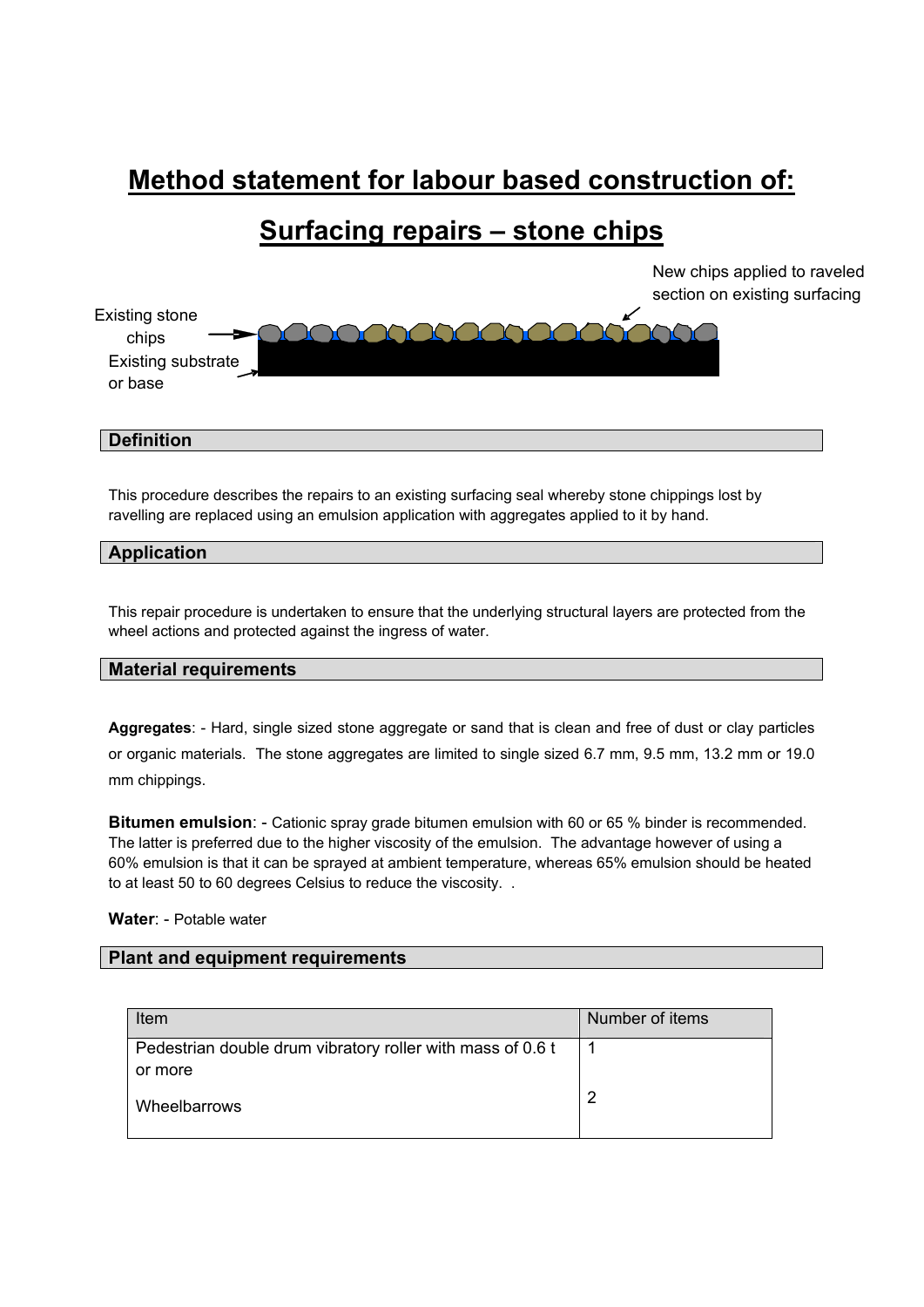| Shovels            | 5 |
|--------------------|---|
| <b>Block brush</b> |   |
| <b>Brooms</b>      | ာ |

#### **Labour requirements**

Below is the typical composition of a chip repair team. Production values are difficult to provide given the variability of the repairs that may be encountered. The team size can also be increased depending on the extent of the repairs being undertaken.

| Activity                                         | Number of workers |
|--------------------------------------------------|-------------------|
| Loading of chips & transporting in wheel barrows | າ                 |
| Tacking & Chip spreading                         | 3                 |
| Roller operator                                  | 1                 |
| Sweeping                                         | 2                 |
| Traffic control                                  | $2 - 4$           |

#### **Construction**

#### **Site Preparation**

The area to be repaired will need to be swept clean of all loose chips and dust before the operation can commence.

To prevent the operation from being slowed down due to on the delivery of stone aggregate, small stockpiles can be deposited along the road side as close to the repair areas as possible to reduce the distance required for the stone aggregate to be wheeled. Alternatively a bakkie can be loaded with the required aggregate and driven from repair to repair. The quantity required for a day's production can be determined based on the spread rate required for the particular application.

#### **Application of emulsion**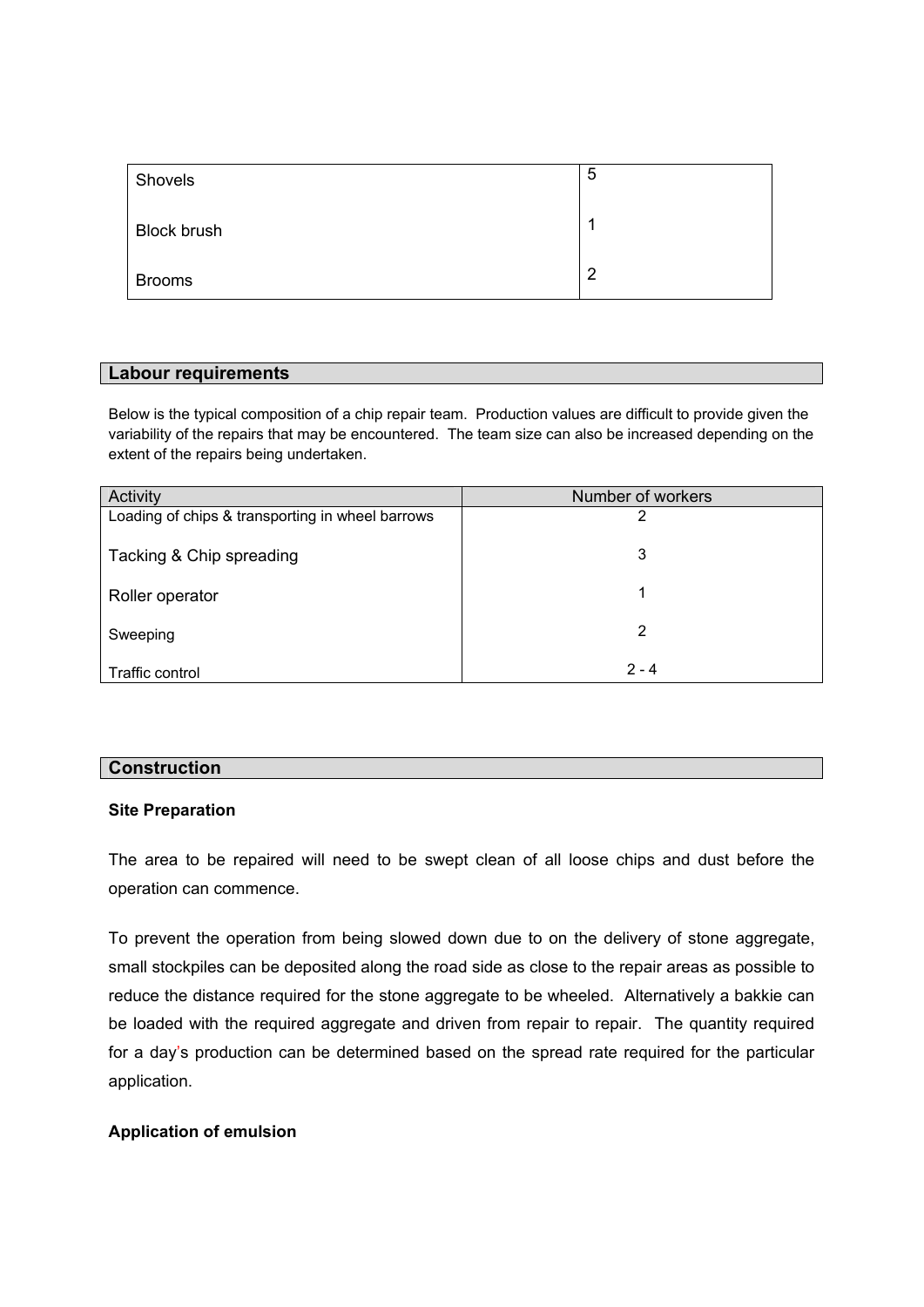The emulsion will need to be applied with a block brush. Calculate the area of the patch and determine the amount of emulsion required to get the correct application rate. Measure out the emulsion and spread it evenly over the area.

A rough guide for the application rate of the emulsion is given in the table below based on the aggregate size used. The client or his agent on site will need to provide the exact value required for the particular project.

| Stone aggregate size (mm) | Emulsion application rate $(l/m^2)$ |
|---------------------------|-------------------------------------|
| Sand                      | $1,0 - 1,2$                         |
| 6.7                       | $1,0 - 1,2$                         |
| 9.5                       | $1,2 - 1,4$                         |
| 13.2                      | $1,4 - 1,6$                         |
| 19.5                      | $1,6 - 1,8$                         |

The application of a second spray is not common practice as it will delay the opening of the section of road to traffic. Also, with the finer aggregates the relatively low application rate of the binder will not permit a split between the  $1<sup>st</sup>$  spray and the fog spray. Should a second spray be called for on the larger aggregates sizes it can be applied using the block brush.

#### **Stone application**

The application of the stone chippings must commence as soon as practically possible after the application of the emulsion to ensure the stone aggregate falls onto the unbroken emulsion. The chips will need to be applied with the shovels. The action to get the chips spread will need to be practiced before the actual operation commences. Every effort should be made to get the stone chips to fall vertically onto the emulsion layer in a single layer. This is normally achieved by tossing the stone aggregates up into the air using a semi-circular action of the shovel. Any excess stone will need to be swept off the surface before rolling commences. Corrections to the spread of stone chippings should be made using the back of the broom rather than the bristled side as this will tend to remove the emulsion.

#### **Rolling operation**

Rolling of the stone chippings should commence as soon as possible to promote their bedding down into the emulsion. No severe turning with the roller should take place on the repair